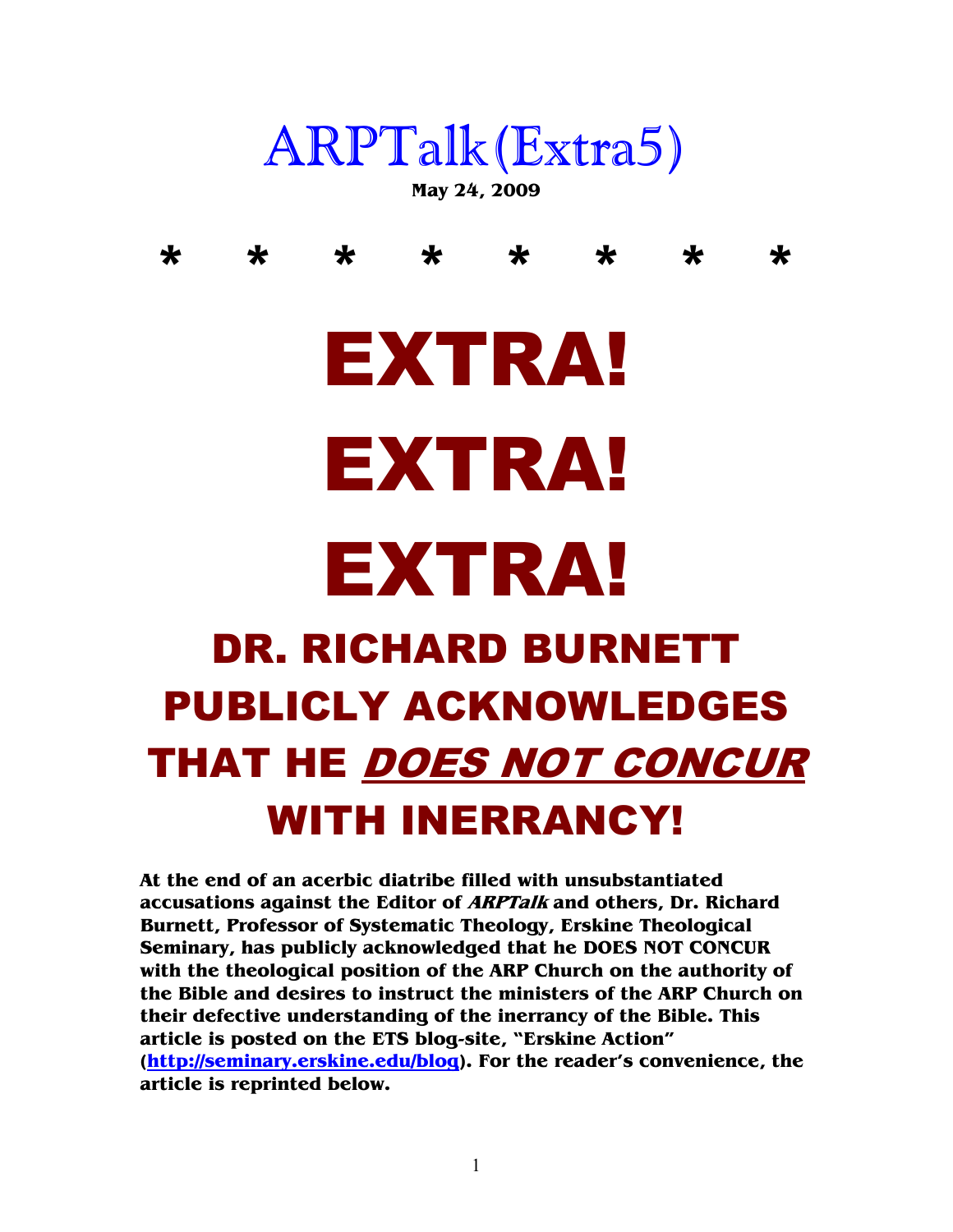#### **A Letter from Dr. Richard E. Burnett**

**By Neely Gaston. Published May 22nd, 2009 at 10:29 am in About Erskine Seminary, Faculty News. There are no comments.**

*Last fall, the Board of Trustees asked me to lead the Seminary in sharing information more vigorously with our constituents. We are doing this in several ways. For example, our alumni, along with leaders of Associate Reformed Presbyterian congregations, have begun receiving information about our faculty that goes beyond the usual academic facts. Two letters from students describing their experiences at the Seminary became available on the Seminary's blog, "Erskine Action" recently. Today, I am passing along to you this letter from Dr. Richard E. Burnett, in which he responds, especially for congregational leaders in the ARP Church, to issues and questions that some have publicly raised about his teaching and beliefs. His words are strong, but they need to be heard:*

**May 22, 2009** 

**Dear Brothers in Christ,** 

**It is said: "there are no second chances to make a first impression." Yet for those of you who have only heard about me but have not yet met me I hope this is not true and that one day we'll have an opportunity to sit down as brothers in Christ and talk together face-to-face.** 

**My name is Richard Burnett and I have taught Systematic Theology here at Erskine Theological Seminary for the last seven years. I regret that this is my first direct communication with most of you and I deeply regret its circumstance. But many charges have been made against my colleagues and me publicly in the Associate Reformed Presbyterian Church throughout the last year-and-a-half, and I am now compelled to address them.** 

**The accusations made against me have to do with my theological views, and particularly my view of Holy Scripture. I have not responded to them publicly because I have had no forum to do so. I had hoped that cooperating fully with investigative committees, talking openly with anyone who wished to discuss my views, and exercising patience with institutional processes would eventually dispel any questions as to my orthodoxy. I had hoped that prudent minds would prevail and that the falsehood of the repeated caricatures and deliberate misrepresentations of my views would eventually come to light. This has happened to some extent and I am grateful for it. Unfortunately, however, serious accusations continue to be made. But now, more grievous, the integrity and judgment of those who have sought to defend me, including my colleagues on the faculty, administrators, and members of the Board of Trustees have been publicly impugned. Finally, this past weekend, the final straw, one of my students was maligned in print.**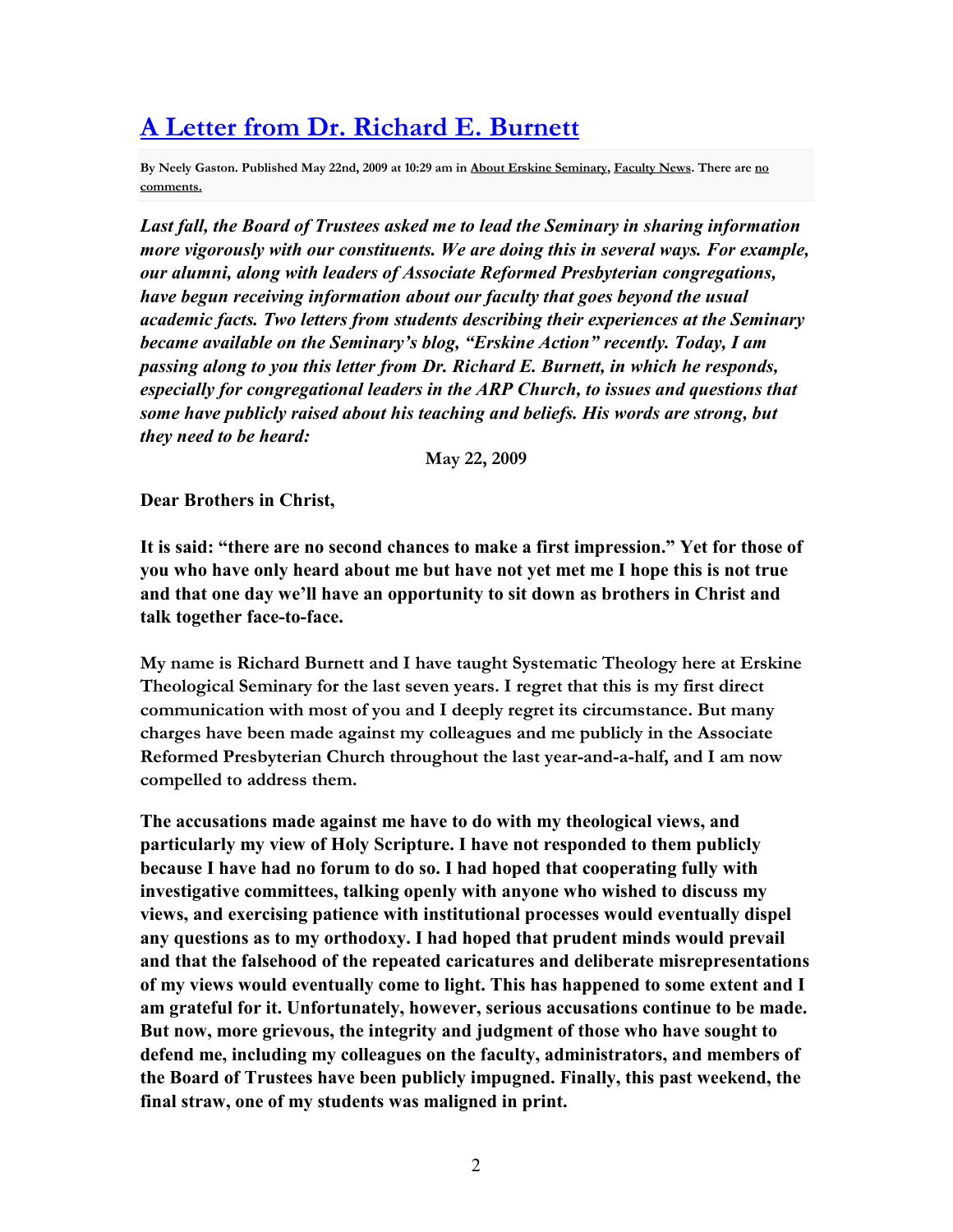**I cannot begin to address now all the charges that have accrued over the last yearand-one half, but in order to begin to address at least some of them I must make clear what has already been said about me and by me for the record and on the record. You may access these documents by clicking on those underlined or by visiting my website.** 

**The Reverend Mark Wright, having completed my course on "Theological Hermeneutics," wrote a letter on May 23, 2008 to the Seminary administration and to several dozen ARP ministers in which he made a formal complaint against me claiming that my views were "deeply troubling" to him. I responded to the Reverend Wright's charges in a letter written on May 30, 2008. Following school policy as stated in our Catalogue, a Grievance Committee was appointed to look into the Reverend Wright's accusations and, having done so, it made the following investigative report and concluded that "no further action on this matter" was necessary. Though I have since sought to speak with Mark Wright about these matters, he has repeatedly refused yet continues to repeat his charges publicly.** 

**Recognizing that the Grievance Committee's work would not satisfy some and given the growing concerns of others about the Presbyterian Church USA (many of which I share) and my membership in it, and that of my colleague, Dr. Michael Bush, Vice President Neely Gaston invited Dr. Bush and I to meet with the Seminary Committee of the Board of Trustees. We agreed to do so and met for several hours on two different occasions and answered their questions. Here is the question and answer portion of the minutes of the Aug. 22, 2008 meeting. I shared a document in this meeting that I had submitted prior to being put on a "short list" for a position at Wheaton College in 1997 in order to demonstrate the continuity of my position.**  However, one Board Member "inadvertently" leaked **this document** to the Reverend **Charles Wilson,** *who altered it, claimed that I had recently drafted it in order to satisfy my critics, and then asserted that this was evidence that I had changed my position***.** 

**In a subsequent meeting on Oct. 15, 2008 the Seminary Committee drafted a list of questions and asked that Dr. Bush and I respond to them in writing. This was my response to their thirteen questions. Finally, the Seminary Committee met with the entire Board of Trustees and made the following report on Oct. 16, 2008. It concluded: "The Committee was in unanimous agreement that both men are in full accord with the terms under which they were called and affirms their continued ministry at the seminary."** 

**I have not changed my views regarding Holy Scripture since being recruited by Dr. John Carson and appearing before the Board of Trustees in the spring of 2002, contrary to what has been alleged. But there are some ARP pastors – not surprisingly – who are still unhappy with me. Rumors, innuendo, and gossip persist to this day. Granted, there are real threats to the theological health and well-being**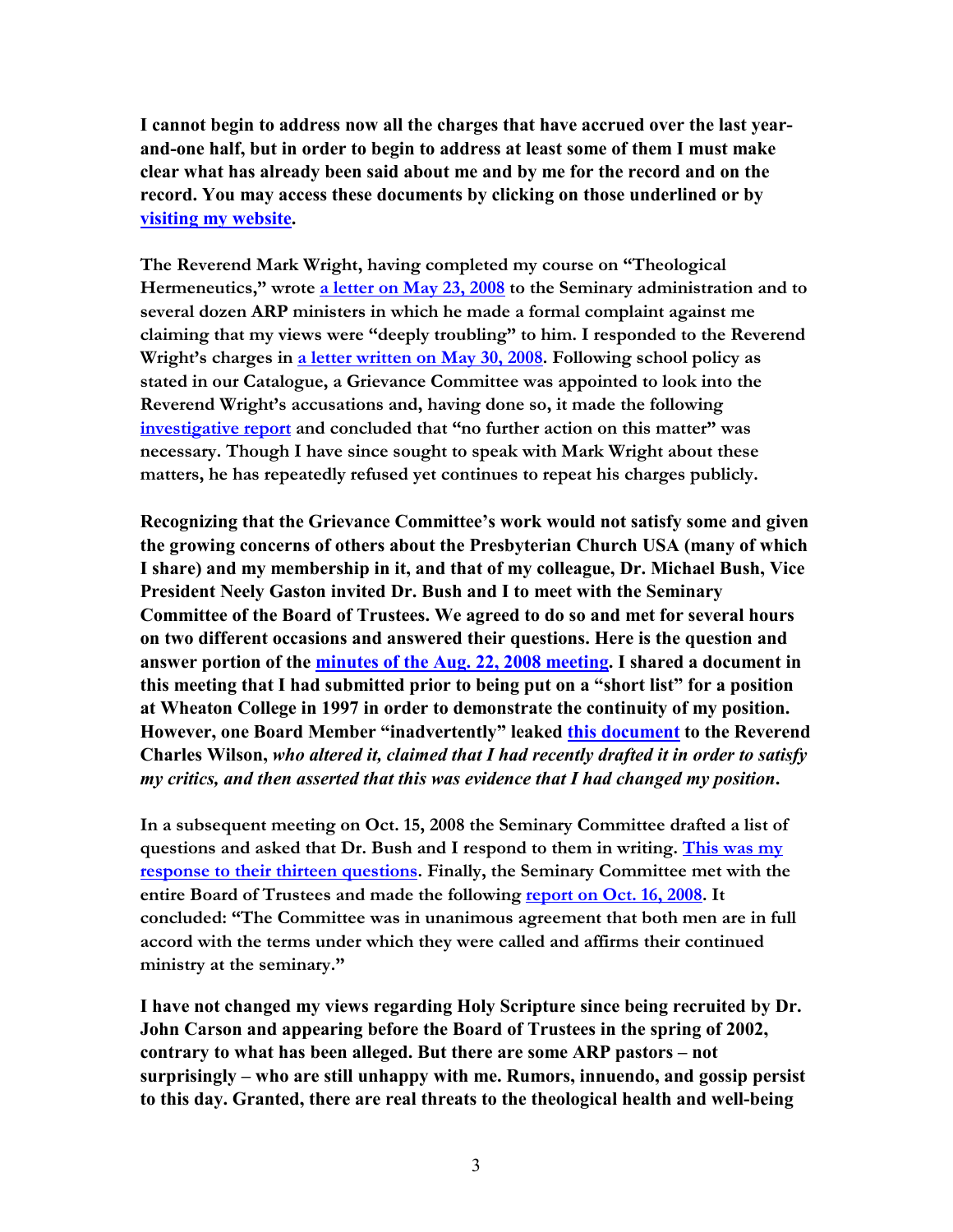**of Erskine and the ARP and I have additional documents that will shed light on them that I will make available in due time.** 

**5evertheless, please know that I am still grateful to have been called to teach at Erskine. I admire its rich heritage and, despite all the accusations of its recent detractors, I remain hopeful about its future. To be sure: there are serious challenges ahead. But please know that those making false statements, wild accusations, and damaging mischaracterizations are not helping the cause of those of us who earnestly desire that the** *entire* **Erskine community sincerely embrace serious theological commitments and exhibit a genuine Reformed and evangelical witness in this world.** 

**I do not wish to infringe upon anyone's freedom of speech or conscience, but I hope you will consider the accusations being made against my colleagues and me in light of what we ourselves have** *actually said***, but also in light of the conduct and character of those who are making these charges. I hope you know how destructive the lies and slander propagated by the blog, "ARP Talk" are, especially to college students to whom it is now being distributed. Of course, not every claim in "ARP Talk" is false. But how difficult it is for young people (such as my own son, a freshman) to affirm even its legitimate claims (much less defend them among unbelieving or half-believing peers) amid all the lies and in light of the conduct, character, and reputation of their author, the Reverend Charles Wilson, an ARP minister who, having been investigated by a special commission for pastoral misconduct in 2002, retired at age 55 on "medical disability." Once again, members of his own court have filed official complaints against him. Action on these complaints, filed several months ago, is still pending, I am told. But the Reverend Wilson's accusations continue unabated.** 

**In the meantime, however, I hope you know how disturbing these endless charges and character assassinations have been to our seminary community, and not least of all to our ARP students. Several have come to me and expressed grave concerns about the ARP and their future in it in light of all that has happened (and not happened) recently. I have reminded them that every denomination has its problems and that it sometimes takes time for such things to work out. And while it is true that the deeper problem is usually not so much that lawless men rise up but that good men remain silent, I have encouraged them to listen to the older, wiser, perhaps quieter voices (at the moment) in their presbyteries, to modest men of honor and integrity who have a record of faithful service, who bear the marks of pastoral ministry, who have weathered other ecclesial controversies, and who know well enough not believe everything they hear. Such was the caliber of ARP ministers who were friends of my father, the late Reverend Robert E. Burnett, pastor of Williams Memorial Presbyterian Church, Charlotte, 5C, where I grew up.**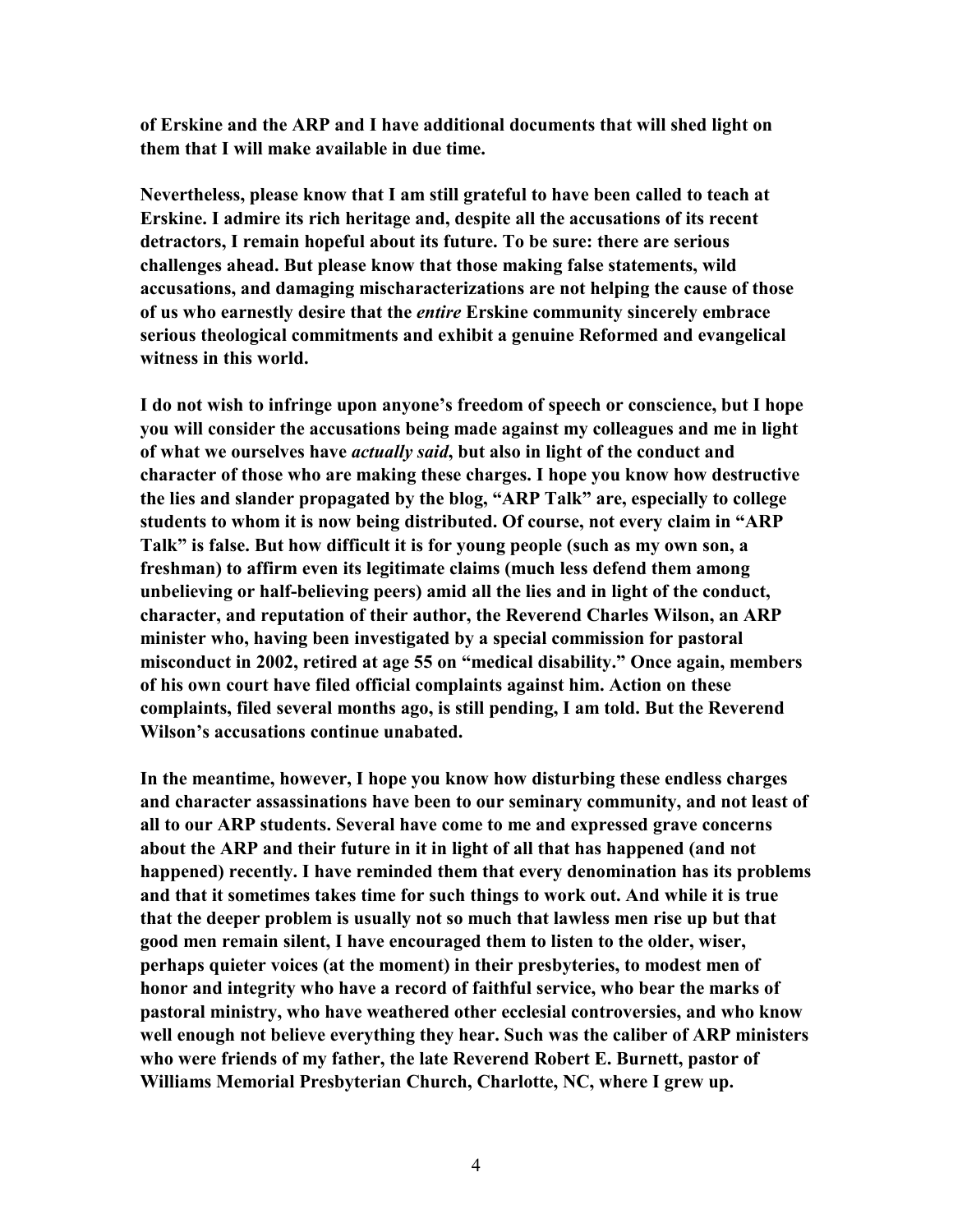**I am confident there are still many such men in the ARP today, but they have not been told or have been told only bits and pieces of what is really going on here at Erskine. I can only say that in regard to the charges made against me, the reason this information has not been widely disseminated, contrary to those who have charged repeatedly that there is "a lack of transparency and openness by the Erskine Administration and Board of Trustees," is because the latter are men of character who have sought to do things "decently and in order" and to protect both the accused and the accusers. As I see it, the accusers have been protected long enough. For the sake of the Ninth Commandment, particularly as interpreted by the Larger Catechism, for sake of Christ's Kingdom, and for the sake of the accusers themselves, they should be held accountable for their words.** 

**As anyone can see who takes the time to read what I have actually stated, I fully affirm without reservation or qualification that the Bible IS the Word of God. I have taken vows to submit to its authority in all things and my views regarding it are firmly grounded in the Reformed tradition. It is not despite what the Westminster Standards teach but because of it that I do not concur with the new statement made by the Synod last summer. The 2008 statement completely ignores what the drafters of the 1979 statement sought scrupulously to avoid. If history is any indicator, I think the new statement will do more to undermine the Bible's authority than to safeguard it since it seeks to establish the authority of a Bible we do not have (original manuscripts) by an authority we do not need (based on human value judgments) at the expense of the one authority we cannot do without (God alone through the internal testimony of His Holy Spirit). I cannot begin to elaborate all my concerns here and I admit there may be things that perhaps I have not understood, as has been claimed, but I will be available in Bonclarken the week of Synod and, for what it's worth, I would be happy to discuss these matters privately or why not in a formal, public debate? In any case, I look forward to seeing you there[Editor's emphasis].** 

**Sincerely,** 

**Richard E. Burnett, Ph.D. Professor of Systematic Theology** 

#### **Well, there it is!**

**Thank you, Dr. Gaston, for allowing Dr. Burnett to publish his letter which VERIFIES the concerns that have been expressed in ARPTalk this past year. Sadly, this letter CONFIRMS that ETS is in conflict with the ARP Church.** 

 $\mathcal{L}$  , we have the set of the set of the set of the set of the set of the set of the set of the set of the set of the set of the set of the set of the set of the set of the set of the set of the set of the set of the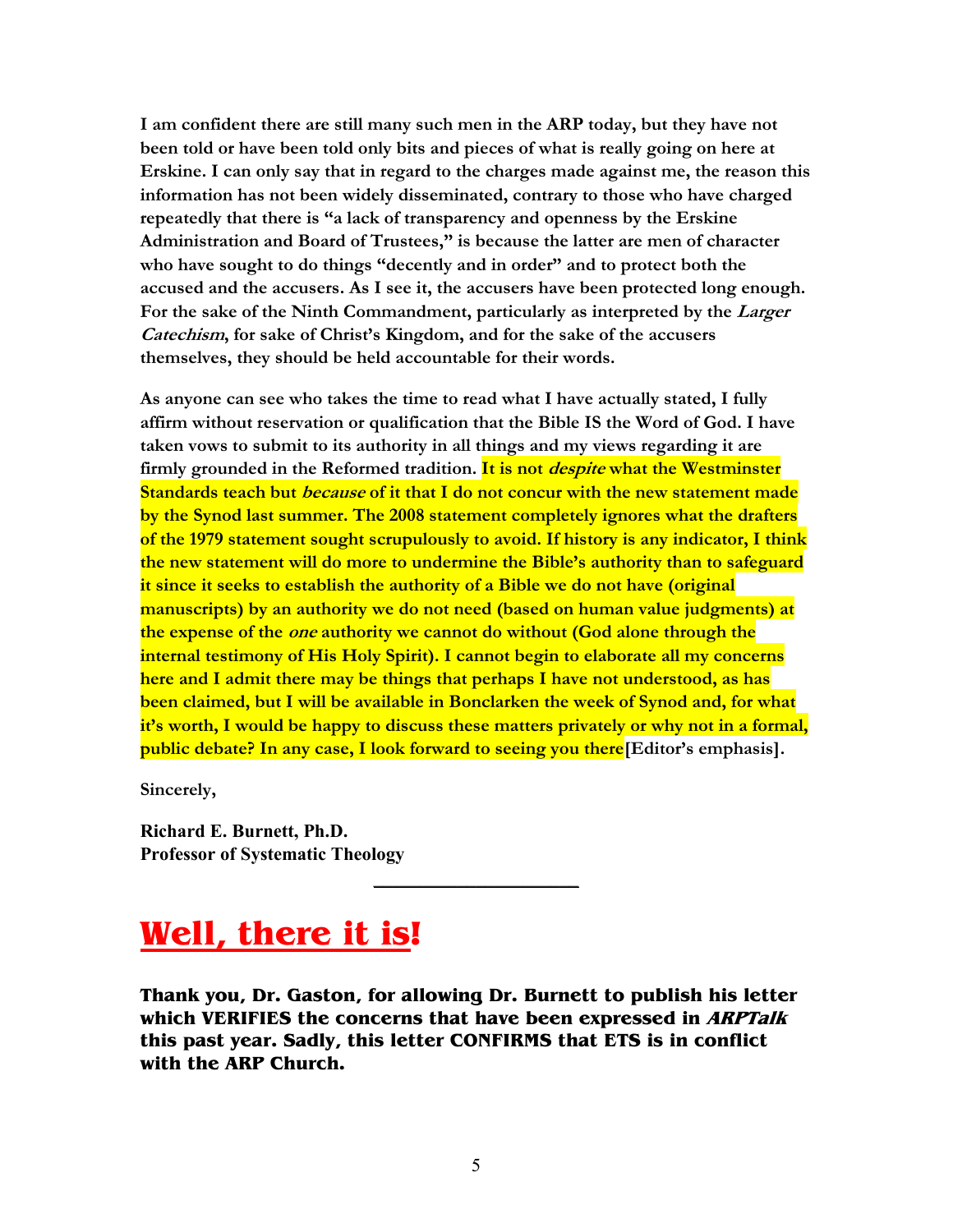**The Editor of ARPTalk has repeatedly asked two questions in multiple issues of ARPTalk and in email correspondence. The first question: Are there or are there not neo-Barthians teaching at ETS? The second question: Is the Administration of ETS actively seeking to lead the seminary of the ARP Church in the direction of the "conservatives" of the PC(USA) and the "Confessing Movement" in the PC(USA), and in so doing watering down the theological distinctives of ETS as the seminary of the ARP Church? Now the first question is answered clearly. Yes, there is one (at least one) neo-Barthian teaching at ETS.** 

**Thank you, Dr. Burnett, for answering that question.** 

**Unfortunately, the accusations in Dr. Burnett's letter make it necessary for the Editor to respond in an attempt to set the record straight.** 

- **1. Dr. Burnett says, "The accusations made against me have to do with my theological views, and particularly my view of Holy Scripture." However, the Editor has not made "accusations" only ONE. The Editor has asked only whether Dr. Burnett is a neo-Barthian who rejectes the doctrine of inerrancy. How does such a question damage his reputation? Dr. Burnett readily admits this and has taught that Barth's view of the Bible is THE CORRECTIVE to both Evangelicalism and Liberalism's understanding of the Bible and in his comments in his letter he acknowledges what the Editor has written.**
- **2. Dr. Burnett complains that he has been under attact for a "year-and-a-half." Is this a reference to ARPTalk? The date for the first issue of ARPTalk is June 2008—a year-and-a-half that ain't!**
- **3. What does Dr. Burnett mean when he writes that he has waited until now to write because he has "had no forum?" "Erskine Action" (the official ETS blog) has been online for some time. The Editor of ARPTalk has repeatedly invited responses and, as the Editor is doing now, would have printed Dr. Burnett's response(s). Repeatedly, the Editor has asked for open dialogue.**
- **4. The time is 3:28 PM, 5/23/09, and the Editor has just completed a phone conversation with Rev. Mark Wright. Dr. Burnett above alleges the following: "Though I have since sought to speak with Mark Wright about these matters, he has repeatedly refused yet continues to repeat his charges**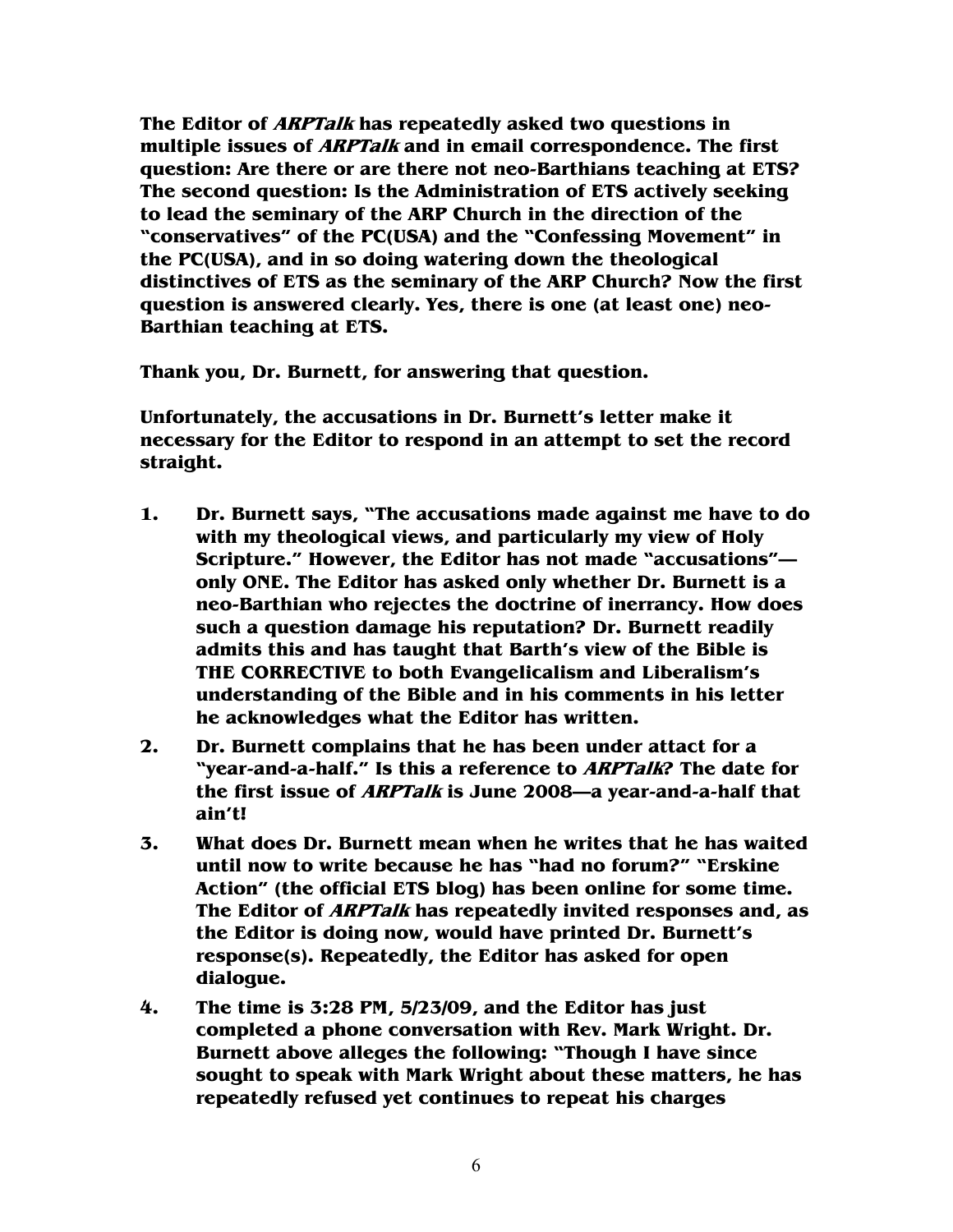**publicly." Rev. Wright, however, says that the only communication that he has had from Dr. Burnett since he took Dr. Burnett's class is a Christmas Card. Someone is not telling the truth!** 

- **5. Dr. Burnett seems to believe that the "Investigative Report" is an exoneration. The "Investigative Report" that Dr. Burnett quotes says "'no further action on this matter' was necessary," also says that the issue had to do with the larger question of the identity of ETS and the members of the committee were in no position to deal with that as an ad hoc committee. Yes, it is the larger question of the theological identify of ETS that is the concern of the Editor and many others in the ARP Church.**
- **6. Dr. Burnett states that the Editor altered his written statement on the authority of the Bible. For the record, the copy of Dr. Burnett's statement printed in ARPTalk is the one found in the Minutes of the Seminary Committee that were sent to the Editor. The Editor edited only one word, the name of the Wheaton College professor to whom Dr. Burnett had written, and that edit was noted and identified with the Editor's initials.**
- **7. The Editor was on the Board when Dr. Burnett was hired. Dr. John Carson, then President, offered Dr. Burnett a contract as the Director of the Doctor of Ministry program, with some teaching responsibilities. Dr. R. J. Gore, then Vice President and Dean of the seminary, had recommended Dr. Burnett be hired as an adjunct in order to get to know him and his views better. Dr. Carson, who was offered some outside funding to hire Dr. Burnett, said he thought Dr. Burnett would help reach "conservatives" in the PC(USA), and directed that he be hired full-time.**
- **8. Dr. Burnett speaks of his "colleagues" being attacked. How did "colleague" become plural? Dr. Michael Bush is the only "colleague" of which ARPTalk has spoken.**
- **9. What are the "Rumors, innuendo, and gossip" and "lies" of which Dr. Burnett speaks? Specifics please!!!!!!**
- **10. Why does Dr. Burnett attack the Editor's person rather than debate the issues? There were no charges brought against the Editor by Second Presbytery in 2002 when he retired on disability. Moreover, there were no charges brought against him at the 2009 Spring meeting of Second Presbytery, and there are no proposed charges of which he knows. In 2002 the Editor's struggle with glaucoma ended with more than a dozen**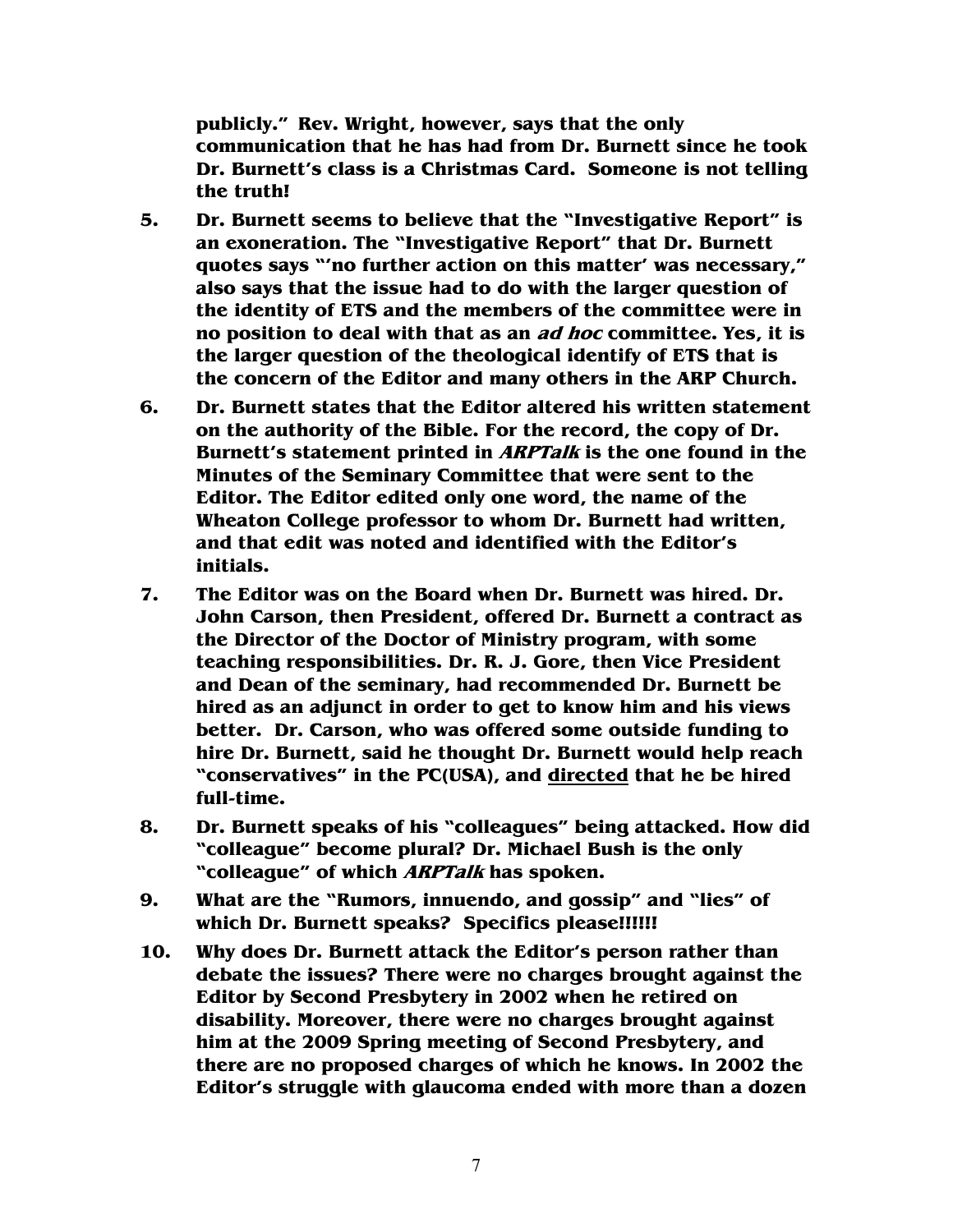**operations and procedures on his eyes. The Editor is "legally blind" with an 80% loss of visual field and extensive loss of acuity. The Editor did not deal with his loss of vision well. During that time in his life, the Editor did and said things which he regrets. The Editor is, however, aware that comments have been made by Dr. Burnett and others at the seminary in recent months in a transparent and frankly rather ugly effort to discredit the Editor. Who is the source of these comments? Is this yet another working example of the "culture of intimidation" at Erskine that was identified by the Minister and His Work Committee of Second Presbytery in 2007? What sort of message is being sent? Is it that if someone calls into question the theological direction of ETS, then those in charge will defend their position by attempting to destroy the reputation of the one who is so bold as to question?** 

**11. Thank you, Dr. Burnett, for making it crystal clear how you stand on inerrancy. But Dr. Burnett leaves the misleading impression that he is a champion of the 1979 General Synod's statement on Scripture. In fact, an attempt was made at the April 2008 ETS faculty meeting to have the ETS faculty "affirm" the 1979 General Synod. This ran aground when Drs. Burnett and Bush declared that they could not affirm inerrancy. Instead, the faculty voted to put the old General Synod language into the catalog without addressing the issue of what the faculty would or would not affirm. One other thing regarding the 1979 statement: The Editor was there in 1979. Dr. Burnett writes, "The 2008 statement completely ignores what the drafters of the 1979 statement sought scrupulously to avoid." What kind of revisionism is this? The Editor was one of those who helped to draft that statement. The motion that was adopted was made by the late Dr. Grady Oates. The Editor was one of the people with whom Dr. Oates consulted. No matter the number of intellectual gymnastics that Dr. Burnett attempts with pen and ink, the statement of the General Synod of 1979 still stands—in print for verification and guidance. It is not what Dr. Burnett tries to make it!!!** 

**Let's be very clear. The Editor has been saying that there are two questions that need to be answered. ONE IS NOW ANSWERED. Dr. Burnett rejects the 2008 position of the ARP General Synod regarding the authority of the Bible, and, presumably, the position statements of our sister churches in NAPARC (which are essentially identical to that of the ARP Church). The second question awaits a clear answer. An assumption, however, can be drawn. How does a**